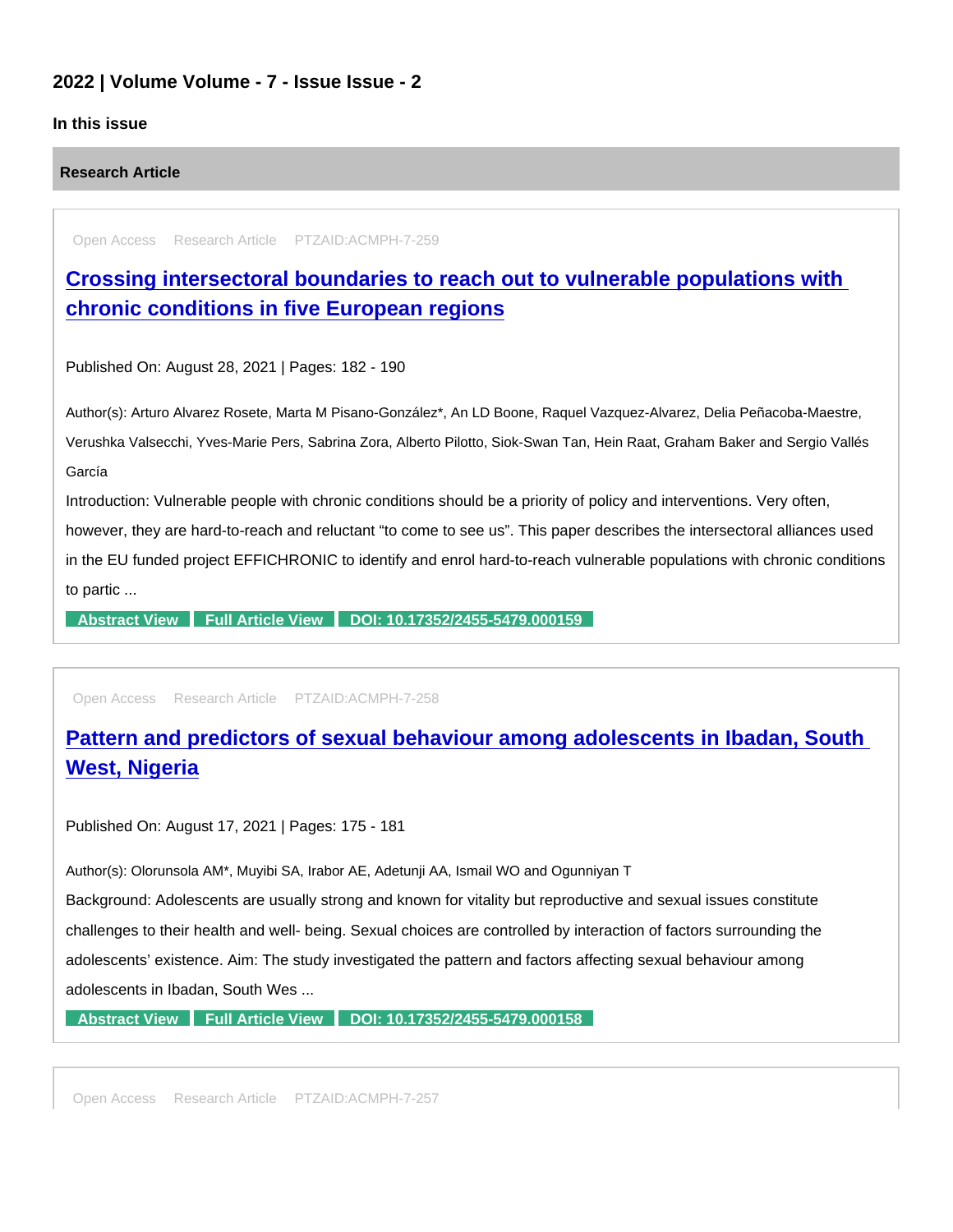High-Diluted-Biomedicines Turmeric Extract (TE) act as Preventive Policy-[Developer-Potential-21st-Century-Pandemic COVID 19 Vaccines: Achieved](https://www.peertechzpublications.com/articles/high-diluted-biomedicines-turmeric-extract-te-act-as-preventive-policy-developer-potential-21st-century-pandemic-covid-19-vaccines-achieved-community-communication-medicine-science-applications-public-health-ecology-green-technology-innovations-econom)  Community-Communication-Medicine-Science-Applications-Public-Health-Ecology-Green-Technology-Innovations–Econom

Published On: August 14, 2021 | Pages: 164 - 174

Author(s): Subhas Chandra Datta\*

Introduction: Recently the COVID-19 Coronavirus-Disease-2019 caused by reinfection of the numerous new-mutantcoronavirus long-COVID-19-variant SARS-CoV-2, not only effects on global health, education, clinical research, economy, prolonged-neurological-damage, and total change of human civilization, but also its effects on some organs and tissues in Children causing t ...

[Abstract View](https://www.peertechzpublications.com/abstracts/high-diluted-biomedicines-turmeric-extract-te-act-as-preventive-policy-developer-potential-21st-century-pandemic-covid-19-vaccines-achieved-community-communication-medicine-science-applications-public-health-ecology-green-technology-innovations-econom) [Full Article View](https://www.peertechzpublications.com/articles/high-diluted-biomedicines-turmeric-extract-te-act-as-preventive-policy-developer-potential-21st-century-pandemic-covid-19-vaccines-achieved-community-communication-medicine-science-applications-public-health-ecology-green-technology-innovations-econom) [DOI: 10.17352/2455-5479.000157](http://dx.doi.org/10.17352/2455-5479.000157)

Open Access Research Article PTZAID:ACMPH-7-256

[Studies on prevalence of malaria and its adverse fetal outcomes in Federal](https://www.peertechzpublications.com/articles/studies-on-prevalence-of-malaria-and-its-adverse-fetal-outcomes-in-federal-medical-centre-fmc-owerri-imo-state-nigeria)  Medical Centre (FMC), Owerri, IMO State, Nigeria

Published On: August 09, 2021 | Pages: 151 - 163

Author(s): Iwuchukwu IC\* and Vincent CN

Despite a massive increase in private and public efforts over the last years, malaria remains one of the most salient global health concerns. The study adopted cross sectional and descriptive survey design to assess the prevalence of maternal malaria and its adverse fetal outcomes in Federal Medical Centre (FMC), Owerri, Imo State, Nigeria from September, 2020 to Marc ...

[Abstract View](https://www.peertechzpublications.com/abstracts/studies-on-prevalence-of-malaria-and-its-adverse-fetal-outcomes-in-federal-medical-centre-fmc-owerri-imo-state-nigeria) [Full Article View](https://www.peertechzpublications.com/articles/studies-on-prevalence-of-malaria-and-its-adverse-fetal-outcomes-in-federal-medical-centre-fmc-owerri-imo-state-nigeria) [DOI: 10.17352/2455-5479.000156](http://dx.doi.org/10.17352/2455-5479.000156)

Open Access Research Article PTZAID:ACMPH-7-255

[Cigarette flavours and design features available near schools before plain](https://www.peertechzpublications.com/articles/cigarette-flavours-and-design-features-available-near-schools-before-plain-packaging-implementation-in-uruguay)  packaging implementation in Uruguay

Published On: July 31, 2021 | Pages: 146 - 150

Author(s): Laura Llambi\*, Mauricio Minacapilli, Mary Barros, Carolina Parodi, Valentina Gonzalez Peluffo and Virginia Nuñez Background: The tobacco industry continually develops marketing strategies to reach potential new consumers. One of these strategies is marketing the cigarette itself through design appeals and flavours. Uruguay is the second country to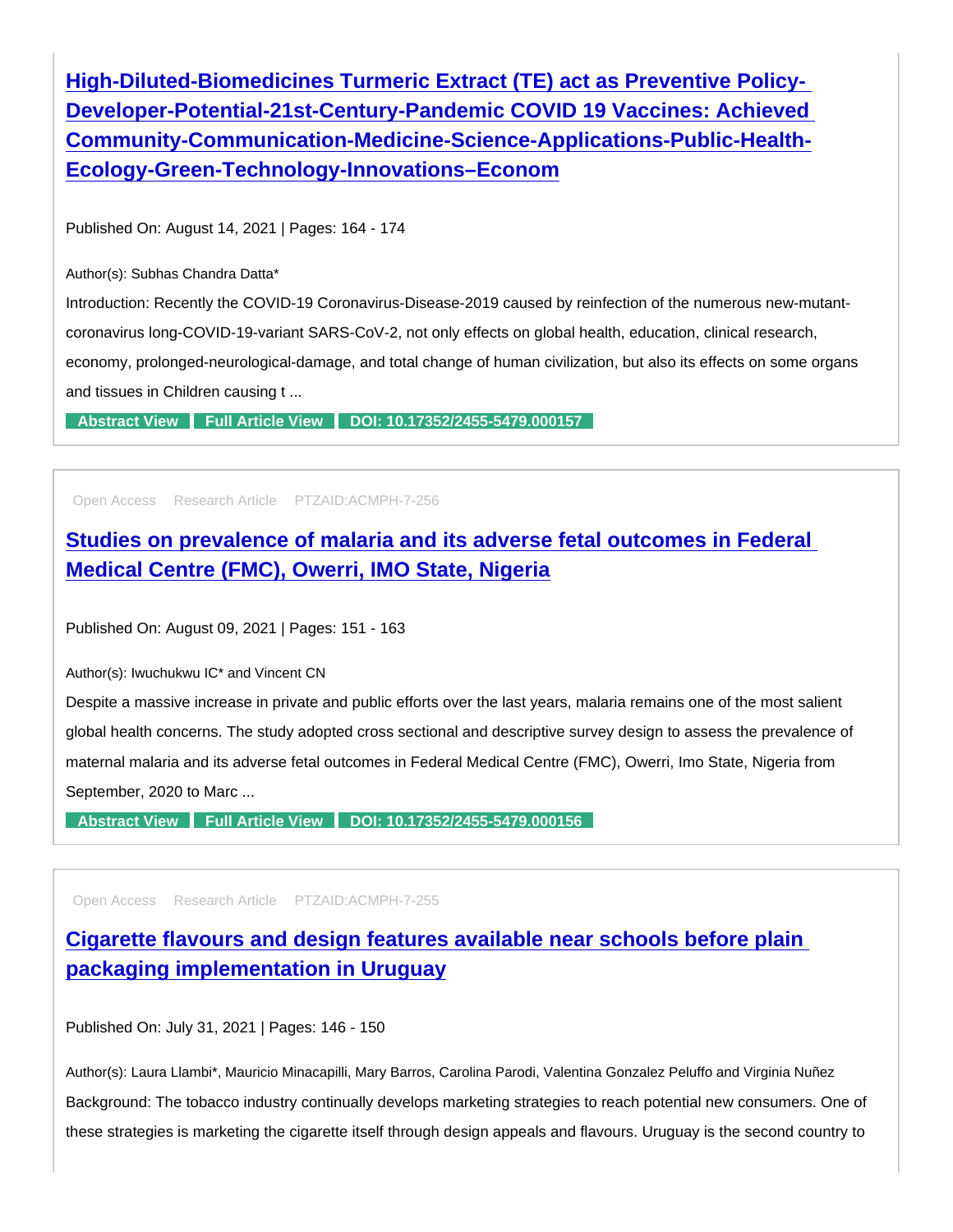implement plain packaging legislation for cigarettes in the Americas in 2020. This study aimed to explore flavouring and design featu ...

[Abstract View](https://www.peertechzpublications.com/abstracts/cigarette-flavours-and-design-features-available-near-schools-before-plain-packaging-implementation-in-uruguay) [Full Article View](https://www.peertechzpublications.com/articles/cigarette-flavours-and-design-features-available-near-schools-before-plain-packaging-implementation-in-uruguay) [DOI: 10.17352/2455-5479.000155](http://dx.doi.org/10.17352/2455-5479.000155)

Open Access Research Article PTZAID:ACMPH-7-254

[A modified CNN-based Covid-19 detection using CXR](https://www.peertechzpublications.com/articles/a-modified-cnn-based-covid-19-detection-using-cxr)

Published On: July 24, 2021 | Pages: 142 - 145

Author(s): Mohammad Hossein Amini\*1, Mohammad Bagher Menhaj and Heidar Ali Talebi

In this paper, a deep neural network for the purpose of detecting COVID-19 from Chest X-Ray (CXR) images is presented. Since this pandemic has emerged worldwide , there is no large dataset available for it. So for its detection, care must be taken not to use methods with high variance. However, for a deep neural network to get acceptable

performance, we usually need h ...

[Abstract View](https://www.peertechzpublications.com/abstracts/a-modified-cnn-based-covid-19-detection-using-cxr) [Full Article View](https://www.peertechzpublications.com/articles/a-modified-cnn-based-covid-19-detection-using-cxr) [DOI: 10.17352/2455-5479.000154](http://dx.doi.org/10.17352/2455-5479.000154)

Open Access Research Article PTZAID:ACMPH-7-252

[Prevalence of smear positivity, hiv co-infection, trend and treatment outcome](https://www.peertechzpublications.com/articles/prevalence-of-smear-positivity-hiv-co-infection-trend-and-treatment-outcome-among-tuberculosis-patients-accessing-care-at-faith-alive-foundation-jos-nigeria)  among tuberculosis patients accessing care at faith alive foundation, Jos, Nigeria

Published On: June 28, 2021 | Pages: 133 - 137

Author(s): Agbo HA\*, Banwat ME, Isichei M and Isichei Chris

Background: Tuberculosis (TB) in the African sub-region, is still a public health problem, heightened by its synergy with HIV. Sputum smear positivity which is diagnostic indicator often gives a lower prevalence of the disease that may be give a false burden of the disease thus leading to varied treatment outcomes that may add to the vicious cycle of the magnitude of ...

[Abstract View](https://www.peertechzpublications.com/abstracts/prevalence-of-smear-positivity-hiv-co-infection-trend-and-treatment-outcome-among-tuberculosis-patients-accessing-care-at-faith-alive-foundation-jos-nigeria) [Full Article View](https://www.peertechzpublications.com/articles/prevalence-of-smear-positivity-hiv-co-infection-trend-and-treatment-outcome-among-tuberculosis-patients-accessing-care-at-faith-alive-foundation-jos-nigeria) [DOI: 10.17352/2455-5479.000152](http://dx.doi.org/10.17352/2455-5479.000152)

Open Access Research Article PTZAID:ACMPH-7-251

[Phenotypic characterisation of Listeria monocytogenes in cow milk from three](https://www.peertechzpublications.com/articles/phenotypic-characterisation-of-listeria-monocytogenes-in-cow-milk-from-three-catchment-areas-of-goliati-area-in-thyolo-district-malawi)  catchment areas of Goliati Area in Thyolo District, Malawi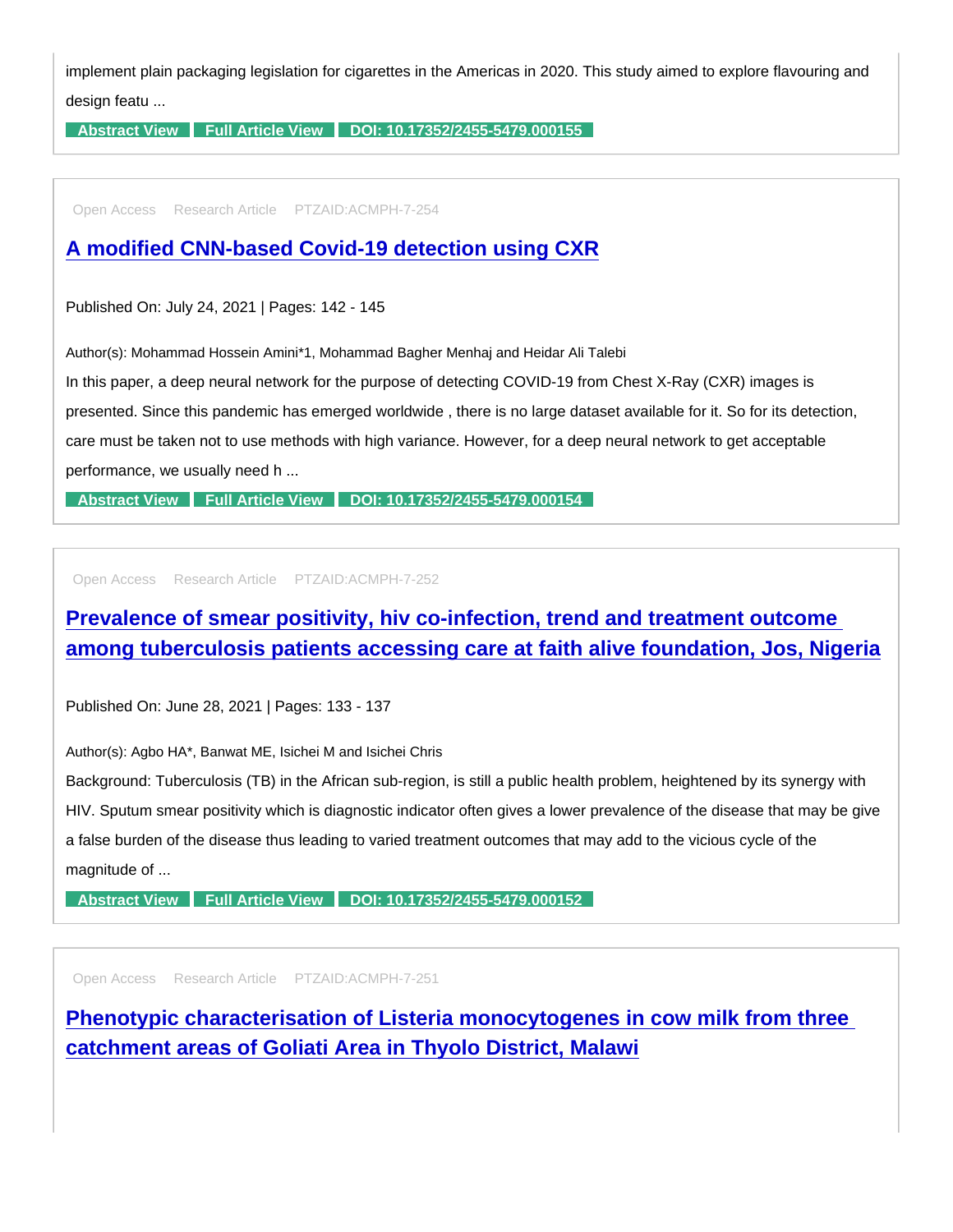Published On: June 19, 2021 | Pages: 126 - 132

Author(s): Chrissy Manuelo, Agathar Mwinjiro, Danger Masangwi, Gama Bandawe, Mwayiwawo Madanitsa, Yohanne Kazembe, Mada Kamaliza, Peter Austin Morton Ntenda, Wilson Mandala, Petros Chigwechokha, Andrew G Mtewa and Tisungane Edward Mwenyenkulu\*

Background: Listeria monocytogenes is one of the food borne pathogens that cause an illness known as Listeriosis upon ingestion of contaminated food. Outbreaks of Listeriosis have been reported in Canada, USA, Europe, South Africa, Ghana and other countries but there is limited data on outbreaks due to Listeria monocytogenes and its isolation from contaminated foods i ...

[Abstract View](https://www.peertechzpublications.com/abstracts/phenotypic-characterisation-of-listeria-monocytogenes-in-cow-milk-from-three-catchment-areas-of-goliati-area-in-thyolo-district-malawi) [Full Article View](https://www.peertechzpublications.com/articles/phenotypic-characterisation-of-listeria-monocytogenes-in-cow-milk-from-three-catchment-areas-of-goliati-area-in-thyolo-district-malawi) [DOI: 10.17352/2455-5479.000151](http://dx.doi.org/10.17352/2455-5479.000151)

Open Access Research Article PTZAID:ACMPH-7-250

[Early evidence for effectiveness of statewide school closure for mitigation of](https://www.peertechzpublications.com/articles/early-evidence-for-effectiveness-of-statewide-school-closure-for-mitigation-of-influenza)  influenza

Published On: June 16, 2021 | Pages: 122 - 125

Author(s): Jonathan L Temte\*, Cecilia He and John Tamerius

Background: School closures were mandated in response to COVID-19 as a nonpharmaceutical intervention. Influenza A was widespread in Wisconsin at the time of mandate, March 18, 2020, allowing its evaluation for influenza interruption. Methods: Daily percent positivity of influenza A among primary care patients who received a rapid influenza diagnostic test was evalu ...

[Abstract View](https://www.peertechzpublications.com/abstracts/early-evidence-for-effectiveness-of-statewide-school-closure-for-mitigation-of-influenza) [Full Article View](https://www.peertechzpublications.com/articles/early-evidence-for-effectiveness-of-statewide-school-closure-for-mitigation-of-influenza) [DOI: 10.17352/2455-5479.000150](http://dx.doi.org/10.17352/2455-5479.000150)

Open Access Research Article PTZAID:ACMPH-7-246

[Integrated Child Development Services \(ICDS\) Scheme in India - a tired horse or](https://www.peertechzpublications.com/articles/integrated-child-development-services-icds-scheme-in-india-a-tired-horse-or-an-ignored-one-an-evaluation-in-a-tribal-district-of-maharashtra-india)  an ignored one. An evaluation in a tribal district of Maharashtra, India

Published On: June 09, 2021 | Pages: 092 - 098

Author(s): Michi Monya\*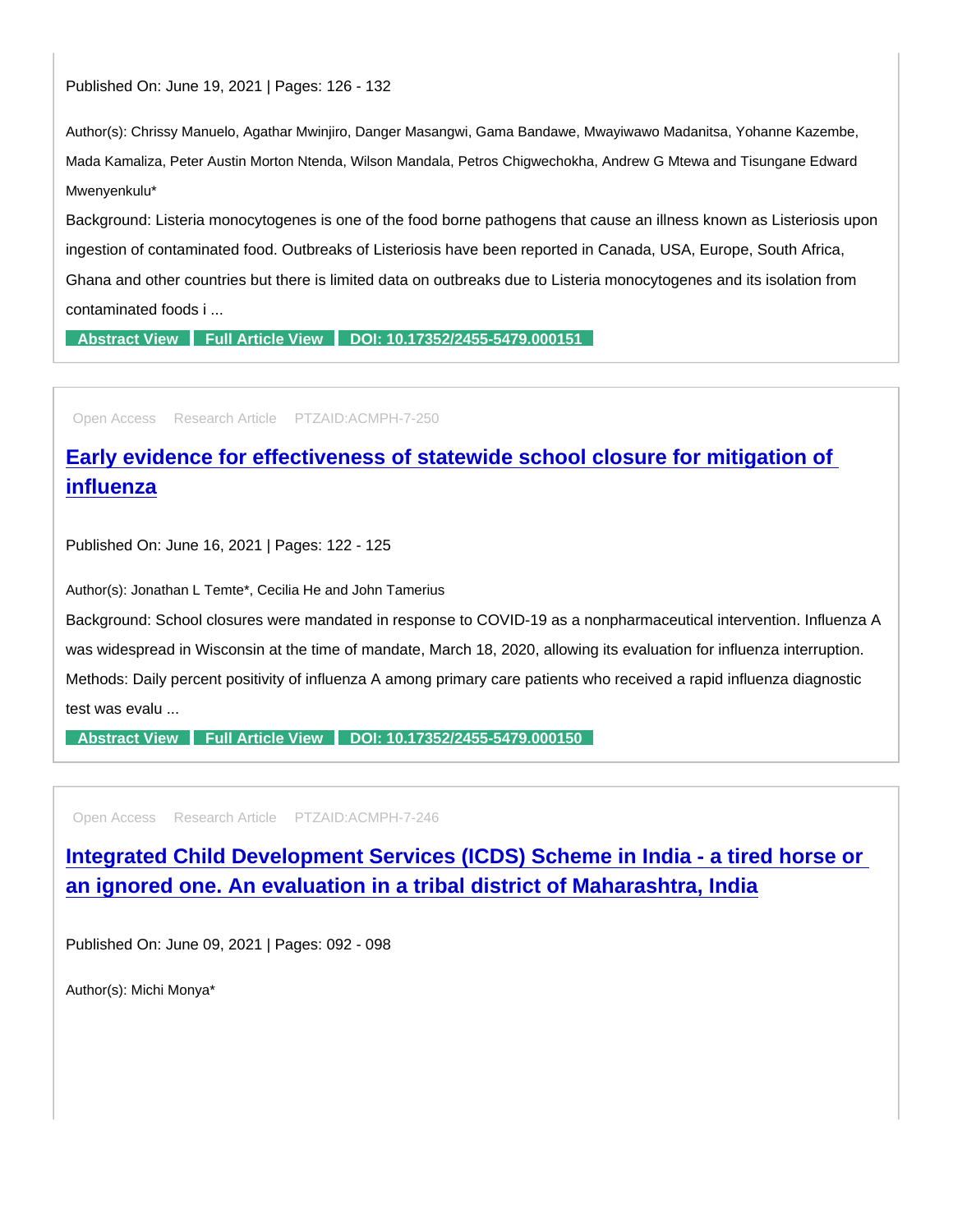Introduction: The lives of children and women are the true indicators of the strength of communities and nations. UNICEF considers Child Mortality rate as the single best indicator of social development and well-being. Integrated Child Development Services (ICDS) Scheme is one of the largest maternal and child health programs representing a symbol of India's commitmen ...

[Abstract View](https://www.peertechzpublications.com/abstracts/integrated-child-development-services-icds-scheme-in-india-a-tired-horse-or-an-ignored-one-an-evaluation-in-a-tribal-district-of-maharashtra-india) [Full Article View](https://www.peertechzpublications.com/articles/integrated-child-development-services-icds-scheme-in-india-a-tired-horse-or-an-ignored-one-an-evaluation-in-a-tribal-district-of-maharashtra-india) [DOI: 10.17352/2455-5479.000146](http://dx.doi.org/10.17352/2455-5479.000146)

Open Access Research Article PTZAID:ACMPH-7-245

[Alteration of brain structural organization after sepsis with Fatigue - a structural](https://www.peertechzpublications.com/articles/alteration-of-brain-structural-organization-after-sepsis-with-fatigue-a-structural-brain-network-analysis)  brain network analysis

Published On: June 07, 2021 | Pages: 086 - 091

Author(s): Gundula Seidel\*, Alexander Ritter, Florian Bähr and Farsin Hamzei

In our recent cross-sectional investigation, we found in sepsis survivors with persistent cognitive impairment a high number of patients who still suffer from Fatigue. This finding is of importance because Fatigue is highlighted as an associated long-term sequela after sepsis and therefore these patients require an appropriate rehabilitation therapy. The aim of this ...

[Abstract View](https://www.peertechzpublications.com/abstracts/alteration-of-brain-structural-organization-after-sepsis-with-fatigue-a-structural-brain-network-analysis) [Full Article View](https://www.peertechzpublications.com/articles/alteration-of-brain-structural-organization-after-sepsis-with-fatigue-a-structural-brain-network-analysis) [DOI: 10.17352/2455-5479.000145](http://dx.doi.org/10.17352/2455-5479.000145)

Open Access Research Article PTZAID:ACMPH-7-244

[Massive use of tattoos and psychopathological clinical evidence](https://www.peertechzpublications.com/articles/massive-use-of-tattoos-and-psychopathological-clinical-evidence)

Published On: June 07, 2021 | Pages: 079 - 085

Author(s): Giulio Perrotta\*

Purpose: This research aims to identify any recurrent psychopathological profiles in individuals who abuse tattoos and that, for this reason, the tattoo itself could be the manifestation of a specific symptom. Methods: Clinical interview and administration of the MMPI-II and PICI-1. Results: The research on a population sample of 444 people has shown a strong psycho ...

[Abstract View](https://www.peertechzpublications.com/abstracts/massive-use-of-tattoos-and-psychopathological-clinical-evidence) [Full Article View](https://www.peertechzpublications.com/articles/massive-use-of-tattoos-and-psychopathological-clinical-evidence) [DOI: 10.17352/2455-5479.000144](http://dx.doi.org/10.17352/2455-5479.000144)

Open Access Research Article PTZAID:ACMPH-7-243

[Adherence and barriers to HAART in Kiambu County, Kenya](https://www.peertechzpublications.com/articles/adherence-and-barriers-to-haart-in-kiambu-county-kenya)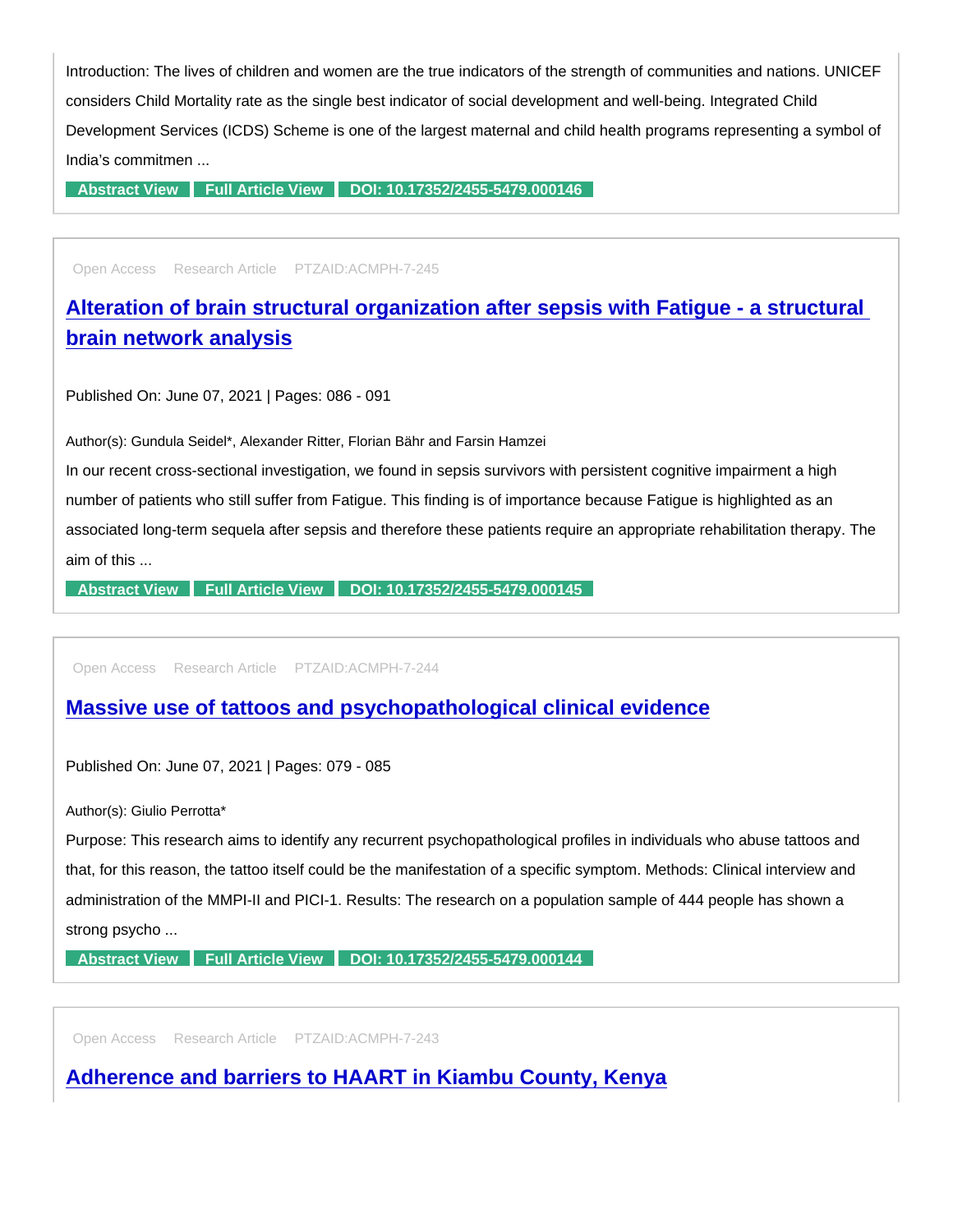Published On: June 03, 2021 | Pages: 076 - 078

Author(s): Malek Bashti, Eduardo Palacios Fabre and Lars Osterberg\*

Study design: We performed a cross-sectional study of HIV-positive patients from the Lusigetti Sub-County Hospital's Comprehensive Care Clinic (LCCC) to assess the adherence rate and potential barriers to Highly Active Antiretroviral Therapy (HAART). Methods: Forty two percent of the clinic's adult patient population (102 of 243) was surveyed over the course of thre ...

[Abstract View](https://www.peertechzpublications.com/abstracts/adherence-and-barriers-to-haart-in-kiambu-county-kenya) [Full Article View](https://www.peertechzpublications.com/articles/adherence-and-barriers-to-haart-in-kiambu-county-kenya) [DOI: 10.17352/2455-5479.000143](http://dx.doi.org/10.17352/2455-5479.000143)

Open Access Research Article PTZAID:ACMPH-7-235

[Effect of perceived risk of covid 19 on protective behavioral changes among](https://www.peertechzpublications.com/articles/effect-of-perceived-risk-of-covid-19-on-protective-behavioral-changes-among-adult-population-in-pakistan-a-web-based-cross-sectional-study)  adult population in pakistan: A web-based cross-sectional study

Published On: April 01, 2021 | Pages: 055 - 059

Author(s): Rahil Barkat\*, Anum Rahim, Ahsun Jiwani, Sherwali Khan and Saleema Ali

The COVID-19 pandemic is still a global public health issue. Little is known about the treatment, therefore prevention plays a vital role to guard the high risk group. Thus understanding the effect of perceived risk on protective behaviors among our population is essential. The study aims to assess the effect of perceived risk of COVID 19 on protective behavioral chan ...

[Abstract View](https://www.peertechzpublications.com/abstracts/effect-of-perceived-risk-of-covid-19-on-protective-behavioral-changes-among-adult-population-in-pakistan-a-web-based-cross-sectional-study) [Full Article View](https://www.peertechzpublications.com/articles/effect-of-perceived-risk-of-covid-19-on-protective-behavioral-changes-among-adult-population-in-pakistan-a-web-based-cross-sectional-study) [DOI: 10.17352/2455-5479.000135](http://dx.doi.org/10.17352/2455-5479.000135)

#### Review Article

Open Access Review Article PTZAID:ACMPH-7-248

[Maternal caffeine consumption and childhood behavioural and neurocognitive](https://www.peertechzpublications.com/articles/maternal-caffeine-consumption-and-childhood-behavioural-and-neurocognitive-development-a-focused-narrative-review)  development: A focused narrative review

Published On: June 15, 2021 | Pages: 111 - 119

Author(s): Jack E James\*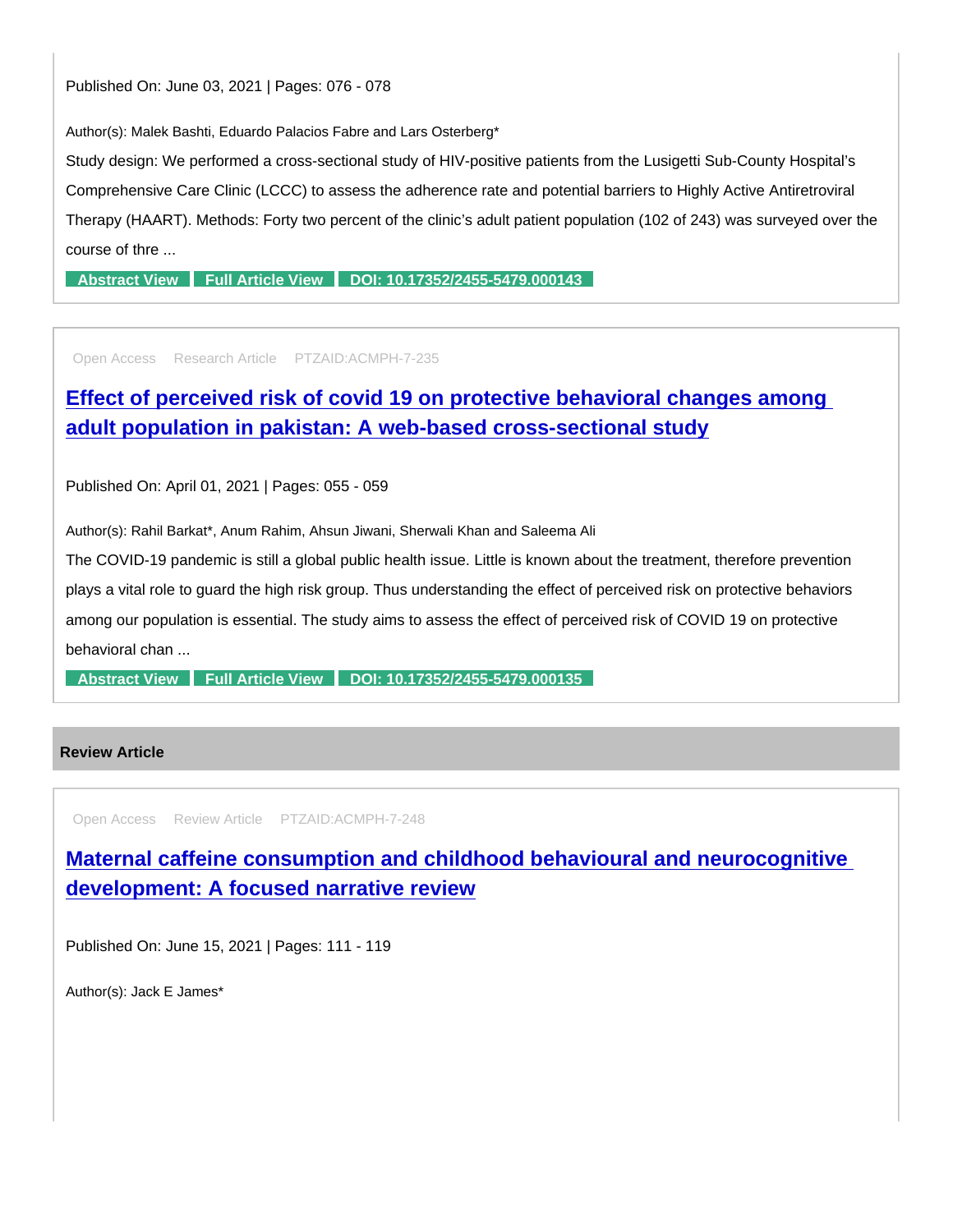Rationale: The majority of pregnant women regularly consume caffeine, a habit-forming substance of no nutritional value for mother or baby. Objectives: To examine evidence of association between maternal caffeine consumption and childhood behavioural and neurocognitive development, and to consider the soundness of current health guidance concerning the consumption of ...

[Abstract View](https://www.peertechzpublications.com/abstracts/maternal-caffeine-consumption-and-childhood-behavioural-and-neurocognitive-development-a-focused-narrative-review) [Full Article View](https://www.peertechzpublications.com/articles/maternal-caffeine-consumption-and-childhood-behavioural-and-neurocognitive-development-a-focused-narrative-review) [DOI: 10.17352/2455-5479.000148](http://dx.doi.org/10.17352/2455-5479.000148)

#### Short Communication

Open Access Short Communication PTZAID:ACMPH-7-238

## [Leaders and Leadership](https://www.peertechzpublications.com/articles/leaders-and-leadership)

Published On: May 13, 2021 | Pages: 066 - 067

Author(s): Ecler Jaqua\* and Terry Jaqua

Leaders give others a sense of direction and represent them in various forums. Leadership has existed for decades, and different authors have tried to define the term. One such definition is that "Leadership is a relationship that involves the mobilizing, influencing and guiding of others toward desired goals" [1]. To help leaders, scholars have developed different mo ...

[Abstract View](https://www.peertechzpublications.com/abstracts/leaders-and-leadership) [Full Article View](https://www.peertechzpublications.com/articles/leaders-and-leadership) [DOI: 10.17352/2455-5479.000138](http://dx.doi.org/10.17352/2455-5479.000138)

#### Letter to Editor

Open Access Letter to Editor PTZAID:ACMPH-7-241

[The response of medical science education during COVID-19: Lessons for](https://www.peertechzpublications.com/articles/the-response-of-medical-science-education-during-covid-19-lessons-for-developing-countries)  developing countries

Published On: May 26, 2021 | Pages: 072 - 073

Author(s): Reza Dehnavieh, Hadiseh Darvishzadeh, Samira Emadi, Hoda Ramezanifar, Atieh Keshavarz and Khalil Kalavani\* The COVID -19 virus has profoundly affected everyone's life, and students around the world are significantly involved in the changes occurred. With the spread and pandemic of the disease, educational institutions and centers were closed and higher education, especially medical sciences, were subject to changes. Medical education institutions took measures to increase ...

[Abstract View](https://www.peertechzpublications.com/abstracts/the-response-of-medical-science-education-during-covid-19-lessons-for-developing-countries) [Full Article View](https://www.peertechzpublications.com/articles/the-response-of-medical-science-education-during-covid-19-lessons-for-developing-countries) [DOI: 10.17352/2455-5479.000141](http://dx.doi.org/10.17352/2455-5479.000141)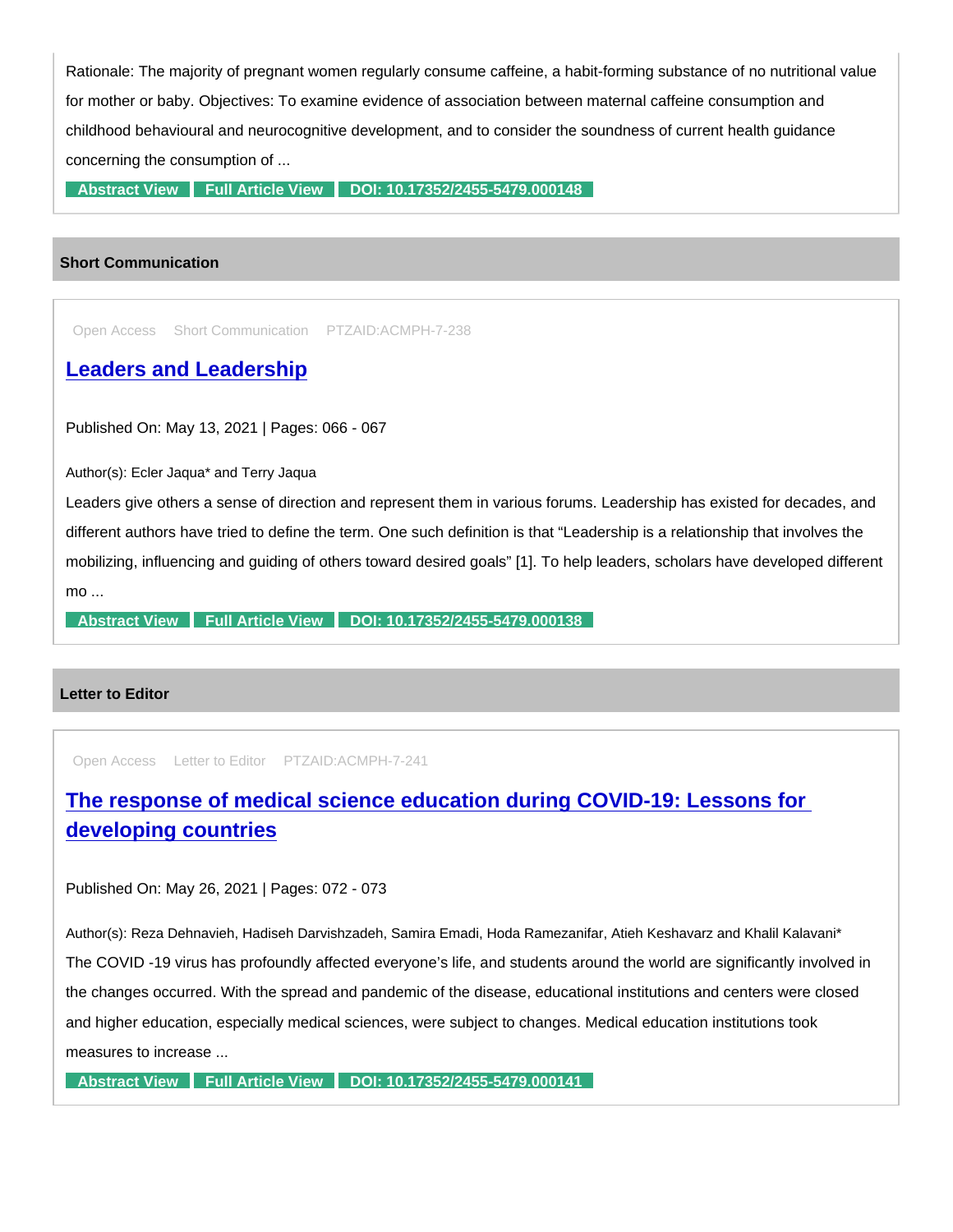Open Access Letter to Editor PTZAID:ACMPH-7-240

# [Challenges of equity in medical education in developing countries during COVID-](https://www.peertechzpublications.com/articles/challenges-of-equity-in-medical-education-in-developing-countries-during-covid-19)19

Published On: May 26, 2021 | Pages: 070 - 071

Author(s): Mahdieh Motie, Reza Dehnavieh and Khalil Kalavani\*

Various measures have been taken to combat the COVID-19 epidemic, most of which have been in the areas of trade and services. Universities and higher education have also been significantly affected because the gathering of students in enclosed places can spread the pandemic. Millions of students are currently affected by the COVID-19 epidemic. Medical education prov ...

[Abstract View](https://www.peertechzpublications.com/abstracts/challenges-of-equity-in-medical-education-in-developing-countries-during-covid-19) [Full Article View](https://www.peertechzpublications.com/articles/challenges-of-equity-in-medical-education-in-developing-countries-during-covid-19) [DOI: 10.17352/2455-5479.000140](http://dx.doi.org/10.17352/2455-5479.000140)

#### **Commentary**

Open Access Commentary PTZAID:ACMPH-7-242

Passive immunotherapy using approved vaccines combined with lockdown, as [essential parts of the community medicine and public health to survive and even](https://www.peertechzpublications.com/articles/passive-immunotherapy-using-approved-vaccines-combined-with-lockdown-as-essential-parts-of-the-community-medicine-and-public-health-to-survive-and-even-beat-covid-a-viewpoint-commentary)  beat COVID: A viewpoint commentary

Published On: May 29, 2021 | Pages: 074 - 075

Author(s): Jerard Seghatchian\*

Mass vaccination campaigns are still underway to help in combatting the COVID-19 pandemic but timely production and distribution of approved vaccines is becoming a major unresolved problem worldwide. Meanwhile some new generation of vaccines, developed based on the characteristic profiles of the viral spike proteins and when deployed in the planned mass vaccination st ...

[Abstract View](https://www.peertechzpublications.com/abstracts/passive-immunotherapy-using-approved-vaccines-combined-with-lockdown-as-essential-parts-of-the-community-medicine-and-public-health-to-survive-and-even-beat-covid-a-viewpoint-commentary) [Full Article View](https://www.peertechzpublications.com/articles/passive-immunotherapy-using-approved-vaccines-combined-with-lockdown-as-essential-parts-of-the-community-medicine-and-public-health-to-survive-and-even-beat-covid-a-viewpoint-commentary) [DOI: 10.17352/2455-5479.000142](http://dx.doi.org/10.17352/2455-5479.000142)

#### Mini Review

Open Access Mini Review PTZAID:ACMPH-7-253

[Spinal Muscular Atrophy - The disease and its treatments](https://www.peertechzpublications.com/articles/spinal-muscular-atrophy-the-disease-and-its-treatments)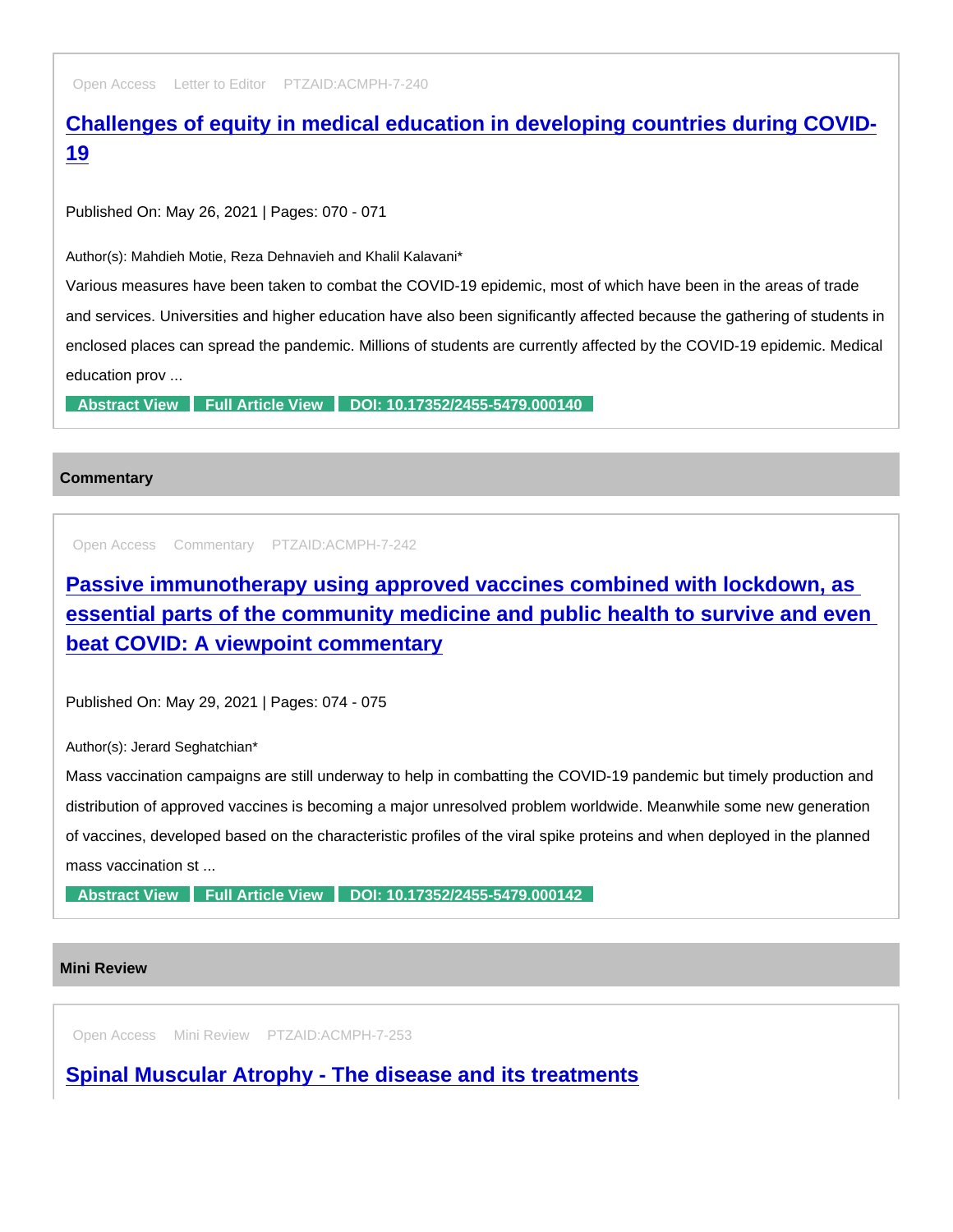Published On: July 17, 2021 | Pages: 138 - 141

Author(s): Kyra Y. Chen\*

Less than a decade ago, patients diagnosed with Spinal Muscular Atrophy (SMA) had no treatments other than pulmonary, gastrointestinal, and orthopedic care. These palliative treatments were focused on managing symptoms and did not address the cause of the disease itself. Now, there are several FDA (U.S. Food and Drug Administration) approved drugs to treat SMA, which ...

[Abstract View](https://www.peertechzpublications.com/abstracts/spinal-muscular-atrophy-the-disease-and-its-treatments) [Full Article View](https://www.peertechzpublications.com/articles/spinal-muscular-atrophy-the-disease-and-its-treatments) [DOI: 10.17352/2455-5479.000153](http://dx.doi.org/10.17352/2455-5479.000153)

Open Access Mini Review PTZAID:ACMPH-7-249

[The COVID 19 pandemic from the primary care trenches](https://www.peertechzpublications.com/articles/the-covid-19-pandemic-from-the-primary-care-trenches)

Published On: June 16, 2021 | Pages: 120 - 121

Author(s): Claudia Bujold\*

The crisis facing primary care practices across America is real on multiple fronts. The COVID 19 pandemic is exposing broad weaknesses in our healthcare system; those of us who work in this space are in crisis mode wondering if we will be able to survive until the end of the year and beyond. To understand how we got here I must take you back a few years. ... [Abstract View](https://www.peertechzpublications.com/abstracts/the-covid-19-pandemic-from-the-primary-care-trenches) [Full Article View](https://www.peertechzpublications.com/articles/the-covid-19-pandemic-from-the-primary-care-trenches) [DOI: 10.17352/2455-5479.000149](http://dx.doi.org/10.17352/2455-5479.000149)

#### **Opinion**

Open Access Opinion PTZAID:ACMPH-7-239

[How COVID-19 has affected the marine sector?](https://www.peertechzpublications.com/articles/how-covid-19-has-affected-the-marine-sector)

Published On: May 25, 2021 | Pages: 068 - 069

Author(s): Devran Yazir\*

The coronavirus (Covid-19), which has affected the whole world, has caused great problems to countries economically and sociologically. In this process, while many workplaces have had to stop their activities due to Covid-19, some sectors continued their activities. The closure of land borders and airlines led to more active use of the sea route. Therefore, the most i ...

[Abstract View](https://www.peertechzpublications.com/abstracts/how-covid-19-has-affected-the-marine-sector) [Full Article View](https://www.peertechzpublications.com/articles/how-covid-19-has-affected-the-marine-sector) [DOI: 10.17352/2455-5479.000139](http://dx.doi.org/10.17352/2455-5479.000139)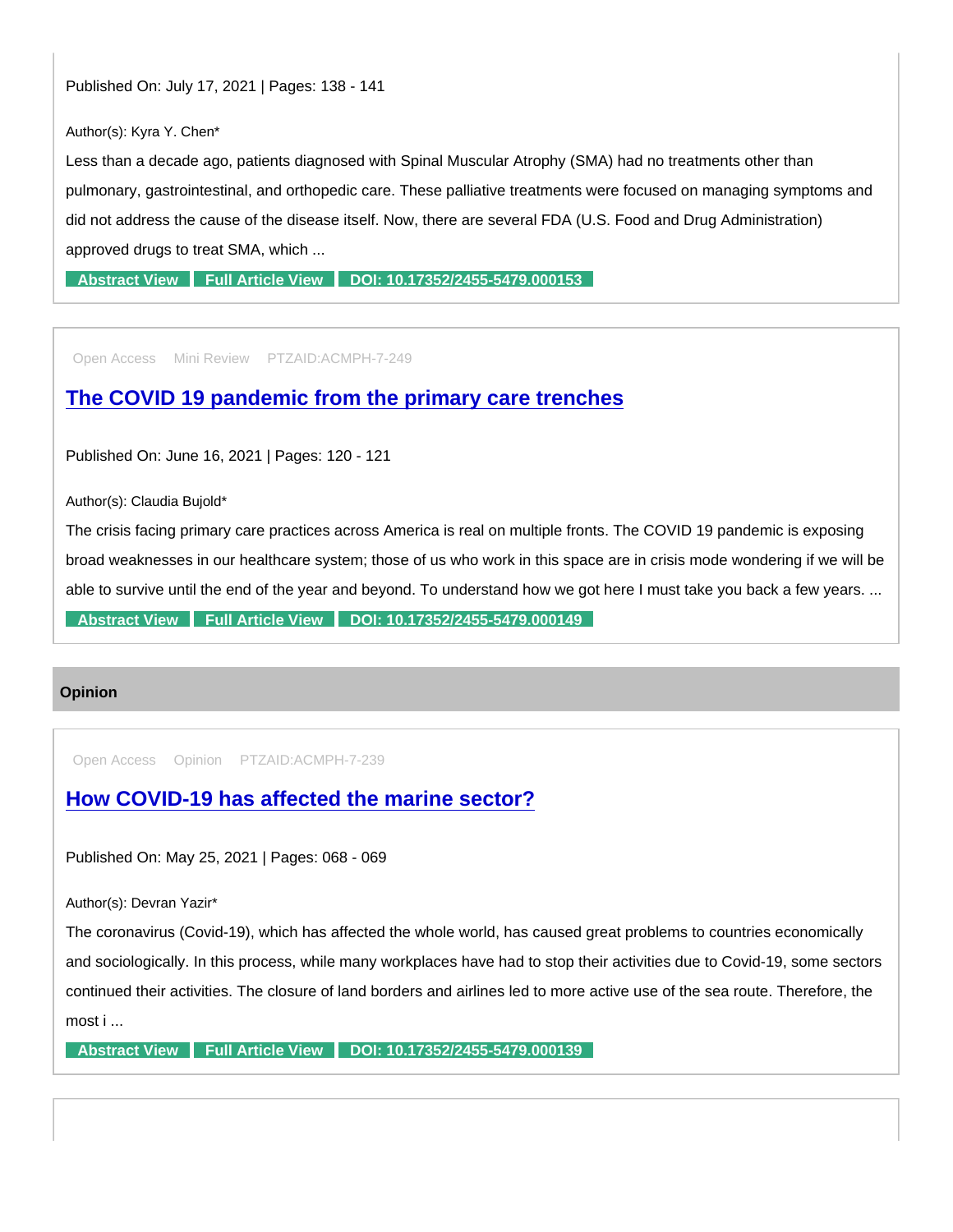## [COVID-19 and small businesses](https://www.peertechzpublications.com/articles/covid-19-and-small-businesses)

Published On: April 22, 2021 | Pages: 065 - 065

Author(s): Ronen Harel\*

In December 2019, the global health crisis caused by the Coronavirus Disease (COVID-19) began in China, catching the world unawares and unprepared [1]. COVID-19, which was declared a global pandemic by the World Health Organization [2], has infected now more than 125 million persons and caused more than 2.5 million deaths as of February, 2021 [3]. The efforts of gover ...

[Abstract View](https://www.peertechzpublications.com/abstracts/covid-19-and-small-businesses) [Full Article View](https://www.peertechzpublications.com/articles/covid-19-and-small-businesses) [DOI: 10.17352/2455-5479.000137](http://dx.doi.org/10.17352/2455-5479.000137)

Observational Study

Open Access Observational Study PTZAID:ACMPH-7-236

[A survey on the impact of the coronavirus disease 2019 pandemic in Portuguese](https://www.peertechzpublications.com/articles/a-survey-on-the-impact-of-the-coronavirus-disease-2019-pandemic-in-portuguese-physical-and-rehabilitation-medicine-departments)  physical and rehabilitation medicine departments

Published On: April 16, 2021 | Pages: 060 - 064

Author(s): Catarina A Branco\*, João P Branco, Lurdes R Branquinho and João Pinheiro

Introduction: The pandemic Coronavirus Disease 2019 (COVID-19) strongly affected the organization and functioning of Physical and Rehabilitation Medicine (PRM) departments in Europe, posing specific challenges in the management of diseases and their consequences. We aim to evaluate the changes suffered by Portuguese PRM departments in the scope of assistance, organiz ...

[Abstract View](https://www.peertechzpublications.com/abstracts/a-survey-on-the-impact-of-the-coronavirus-disease-2019-pandemic-in-portuguese-physical-and-rehabilitation-medicine-departments) [Full Article View](https://www.peertechzpublications.com/articles/a-survey-on-the-impact-of-the-coronavirus-disease-2019-pandemic-in-portuguese-physical-and-rehabilitation-medicine-departments) [DOI: 10.17352/2455-5479.000136](http://dx.doi.org/10.17352/2455-5479.000136)

#### Systematic Review

Open Access Systematic Review PTZAID:ACMPH-7-247

Covid-19 pandemic: all possible effective solutions to eradicate the problem. [Cross-sectional analysis of clinical, socioeconomic, political and psychological](https://www.peertechzpublications.com/articles/covid-19-pandemic-all-possible-effective-solutions-to-eradicate-the-problem-cross-sectional-analysis-of-clinical-socioeconomic-political-and-psychological-profiles)  profiles